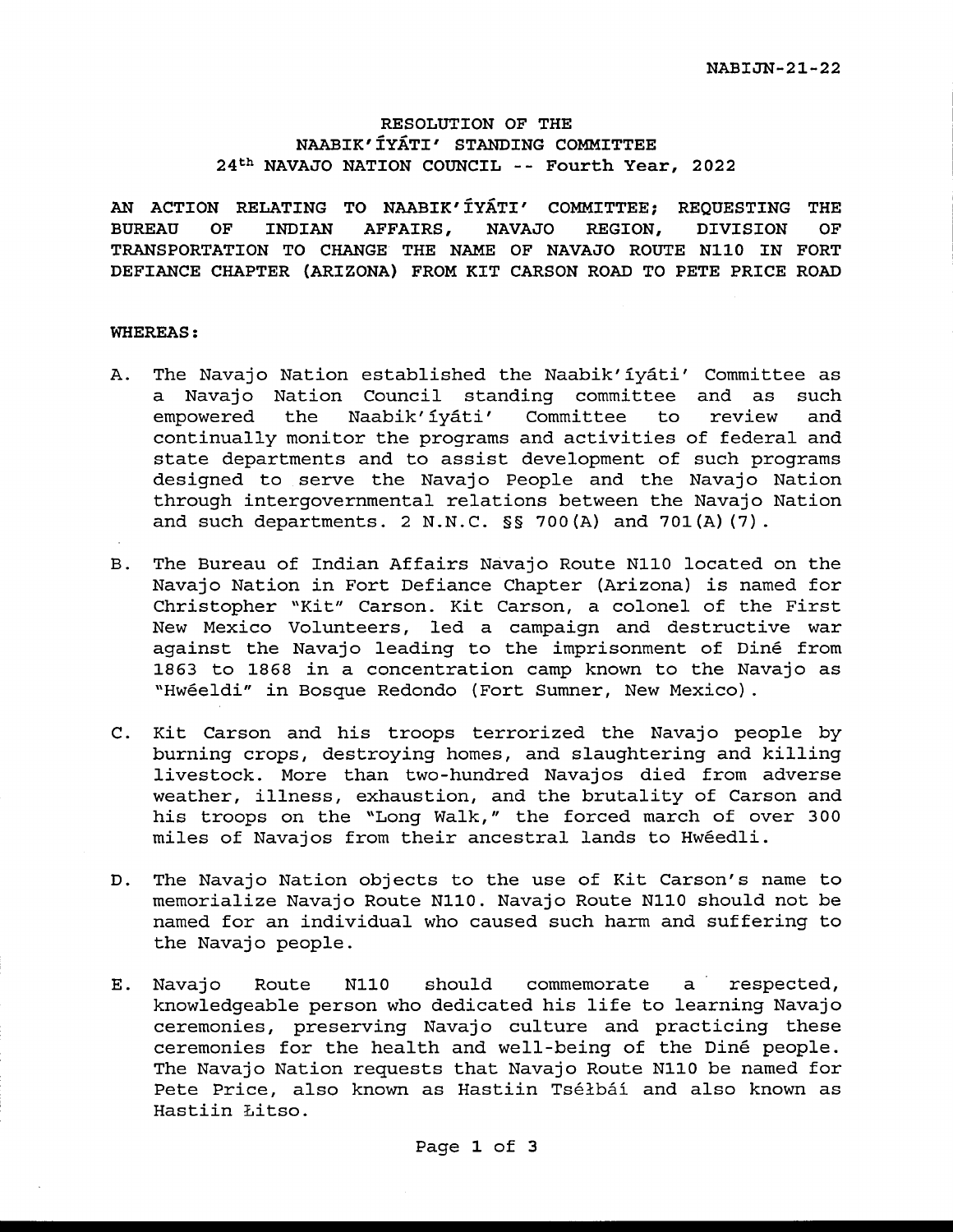- F. Pete Price (Hastiin Tséłbáí, Hastiin Łitso) was born in Fort Defiance and was a survivor of the Long Walk period. His birth is recorded as 1868 in the records of Saint Michael's Mission. Stephen C. Jett, Pete Price Navajo Medicineman (1868-1951): A Brief Biography.
- G. He was very well known across Navajo land for his ability to perform many complex Dine ceremonies such as the Mountain Way Chant, Eagle Way, Beauty Way and Windway ceremonies.
- H. In 1918, Pete Price (Hastiin Tséłbáí, Hastiin Łitso) represented the Navajo Nation by greeting King Albert and Queen Elizabeth of Belgium when they stopped in Gallup, New Mexico. He gifted them a finely woven Navajo blanket. King Albert, in turn, pinned silver medals off this coat onto Hastiin Tséłbáí's shirt. The Navajo Times, October 15, 2021, Stephen C. Jett, Pete Price Navajo Medicineman (1868-1951): A Brief Biography.
- I. Pete Price (Hastiin Tselbai, Hastiin Litso) led the dedication of the original Fort Defiance Hospital in 1938 by performing a House Blessing Ceremony. After the singing of the House Blessing Songs, each room of the new facility was blessed with white cornmeal. Stephen C. Jett, Pete Price Navajo Medicineman (1868-1951): A Brief Biography.
- J. He was a great spiritual leader Hodiyinii Nat'aanii who must not be forgotten.
- K. Resolution No. FDC-2020-03-08-05 of the Fort Defiance Chapter, Navajo Nation, requesting "to change the road name on Nll0 from Kit Carson Road to Pete Price aka Hastiin Litso" is attached as **Exhibit A.**
- L. The Navajo Nation believes the Bureau of Indian Affairs, Navajo Region, Division of Transportation would agree that it is demeaning and uncaring to name a road on which Navajo Nation citizens travel every day for Kit Carson, an individual that history shows treated Navajo people with brutality and cruelty. No road on the Navajo Nation should carry his name. Instead the road should be named for Pete Price (Hastiin Tselbai, Hastiin Litso), a respected Navajo medicineman, who demonstrated his love for the Navajo people by practicing and preserving Navajo traditional ceremonies.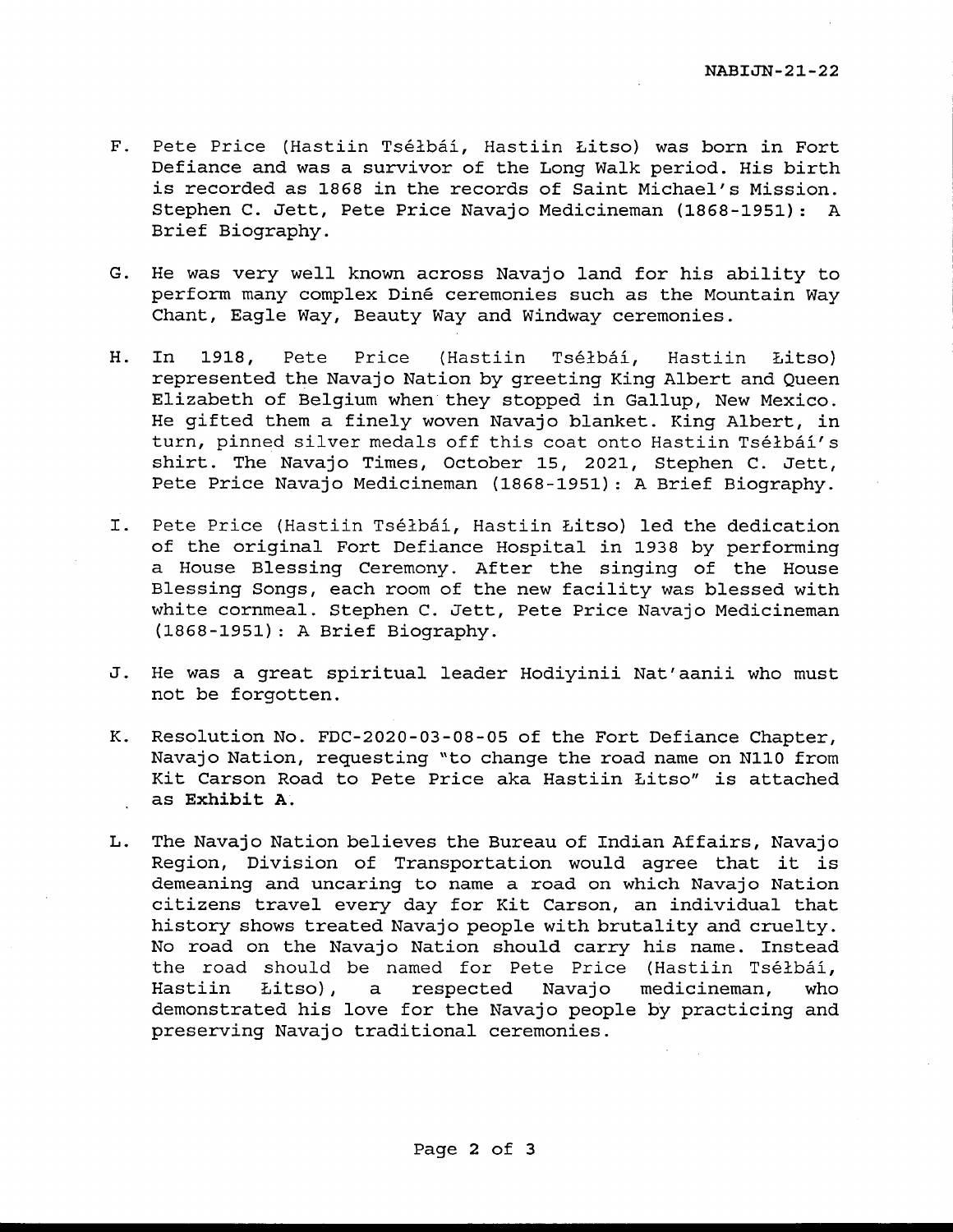**NOW THEREFORE, BE IT RESOLVED:** 

- A. The Navajo Nation hereby respectfully requests the Bureau of Indian Affairs, Navajo Region, Division of Transportation remove the name of Kit Carson from Navajo Route Nll0.
- B. The Navajo Nation hereby further respectfully requests that the Bureau of Indian Affairs, Navajo Region, Division of Transportation name Navajo Route Nll0 for Pete Price also known as Hastiin Tselbai and Hastiin Litso.

#### **CERTIFICATION**

I, hereby certify that the foregoing resolution was duly considered by the Naabik'iyáti' Committee of the 24<sup>th</sup> Navajo Nation Council at a duly called meeting in Window Rock, Navajo Nation (Arizona), at which a quorum was present and that the same was passed by a vote of 17 in Favor, and 01 Opposed, on this 9th day of June 2022.

Honorable Séth Damon, Chairman Naabik'iyati' Committee

*C:,-/0.,2-2-* Date

Motion: Honorable Vince R. James Second: Honorable Pernell Halona

Chairman Seth Damon not voting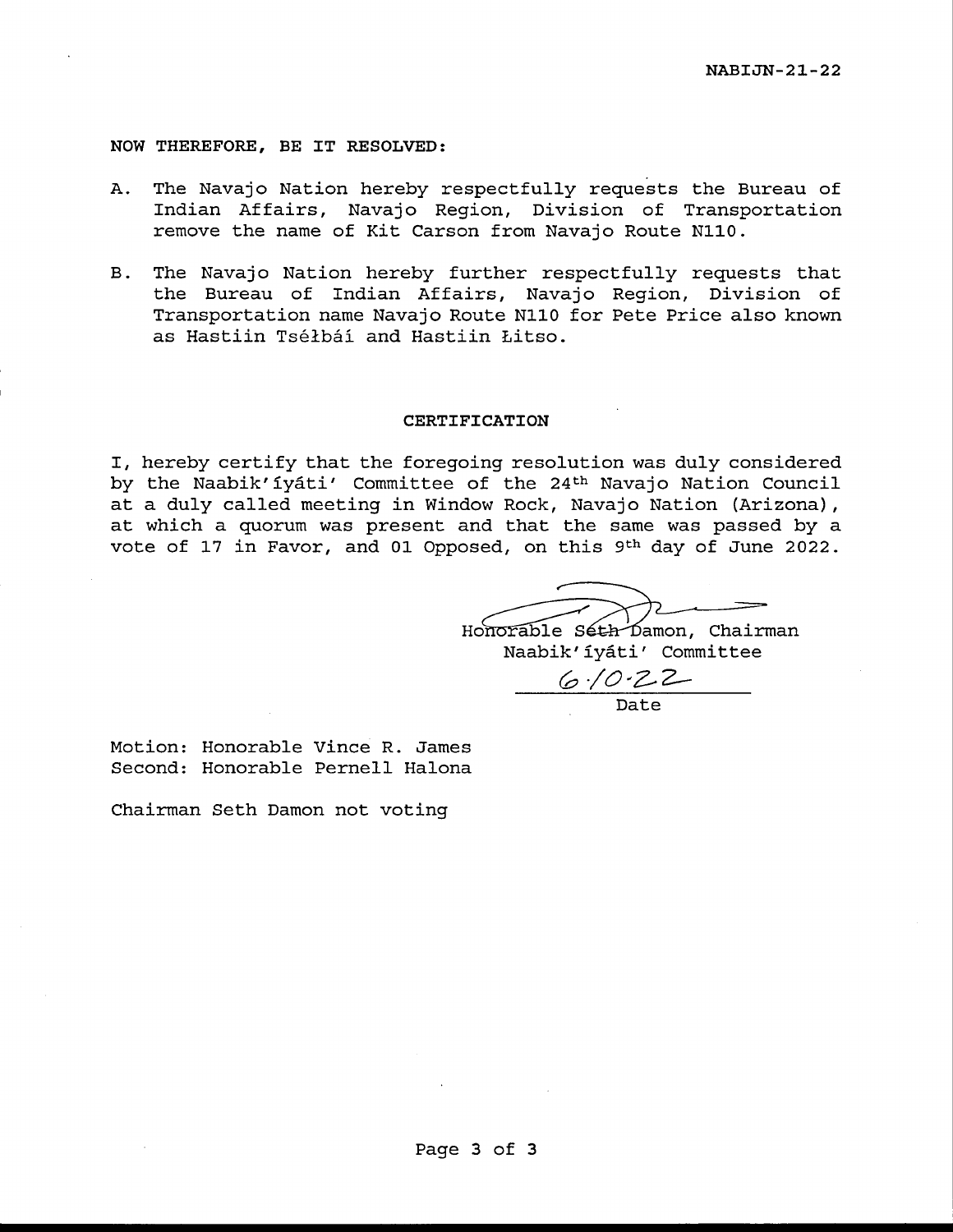

**THE NAVAJO NATION FORT DEFIANCE CHAPTER P.O. Box 366** • **Ft Defiance, Arizona 86504 Phone: (928) 729-4352** • **Fax (928) 729-4353**  Email: *ftdefiance@navajochapters.org* 

**Daniel Y azza,** *President*  **Aaron Sam,** *Vice-President*  **Brenda Wauneka,** *Secretary/Treasurer*  **Herman Billie,** *Grazing Official*  **Wilson Stewart Jr.,** *Council Delegate* 

JONATHAN NEZ Navajo Nation President



### **RESOLUTION OF THE FORT DEFIANCE CHAPTER NAVAJO NATION**

**FDC-2020-03-08-0S** 

### **REQUESTING THE RESOURCE** & **DEVELOPMENT COMMITTEE OF THE NAVAJO NATION COUNCIL, NAVAJO DIVISION OF TRANSPORTATION {NDOT) AND THE BUREAU OF INDIAN**  AFFAIRS (BIA) ROADS DEPARTMENT TO CHANGE THE ROAD NAME ON N110 FROM KIT **CARSON ROAD TO PETE PRICE AKA HASTIIN LITSO.**

## **WHEREAS:**

- I. Pursuant to 26 N. N. C, Section 3 (A) the Fort Defiance Chapter is a duly recognized Chapter of the Navajo Nation Government, as listed at II N. N. C., part I, Section 10; and
- 2. The Resource & Development Committee of the Navajo Nation Council has the oversight authority to recommend changes to existing roads; and
- 3. The Navajo Division of Transportation (NDOT) has the responsibility and authority to identify and make changes on all roads within the Navajo Nation road inventory; and
- 4. The Bureau of Indian Affairs (BIA) Roads Department has the responsibility to maintain all roads and as recommended by NDOT and RDC, and is responsible to consent to name change on all BIA roads; and
- 5. The Fort Defiance community is well-known for the establishment of a military post in the l 800's and where our Navajo people surrendered and sent on a long walk to Fort Sumner, NM; and
- 6. The Kit Carson road is located within the Fort Defiance community which starts from intersection of N12 and NI 10 for approximately 2.0 miles to end of pavement toward Blue Canyon; and
- 7. The Fort Defiance community is aware of the history of what Kit Carson has done to our Navajo people in the early 1860's, which lead to the long walk; and
- 8. The Fort Defiance community has identified the late Pete Price a well-known person from the community that will best fit the name change and the chapter will name the road as Pete Price road.

# **NOW, THEREFORE BE IT RESOLVED THAT:**

1. The Fort Defiance Chapter hereby requests the Resources & Development Committee of the Navajo Nation Council, Navajo Division of Transportation (NDOT) and the Bureau of Indian Affairs (BIA) Roads Department to change the road name on Nl 10 from Kit Carson road to Pete Price AKA Hastiin Litso.

## **CERTIFICATION**

We hereby certify that the foregoing resolution was duly considered by the Fort Defiance Chapter at a duly called meeting In (Navajo Nation), Arizona at which a quorum was present and that same was passed by a vote of  $\mathcal{Z}$ In favor,  $\overline{O}$  opposed and  $\overline{4}$  abstained on this 8<sup>th</sup> day of March, 2020 meeting In (Navajo Nation), Arizona at which a quorum was present and that same was passed by a vote of 201h<br>favor, O opposed and 4 abstained on this 8<sup>th</sup> day of March, 2020<br>Motioned By:  $\frac{\text{VUNU}}{\text{MOM}}$ <br>Seconded By:  $\frac$ 

 $\frac{\partial u}{\partial \theta}$   $\frac{\partial u}{\partial \theta}$   $\frac{\partial u}{\partial \theta}$ 

I I NU OZ,

,...~